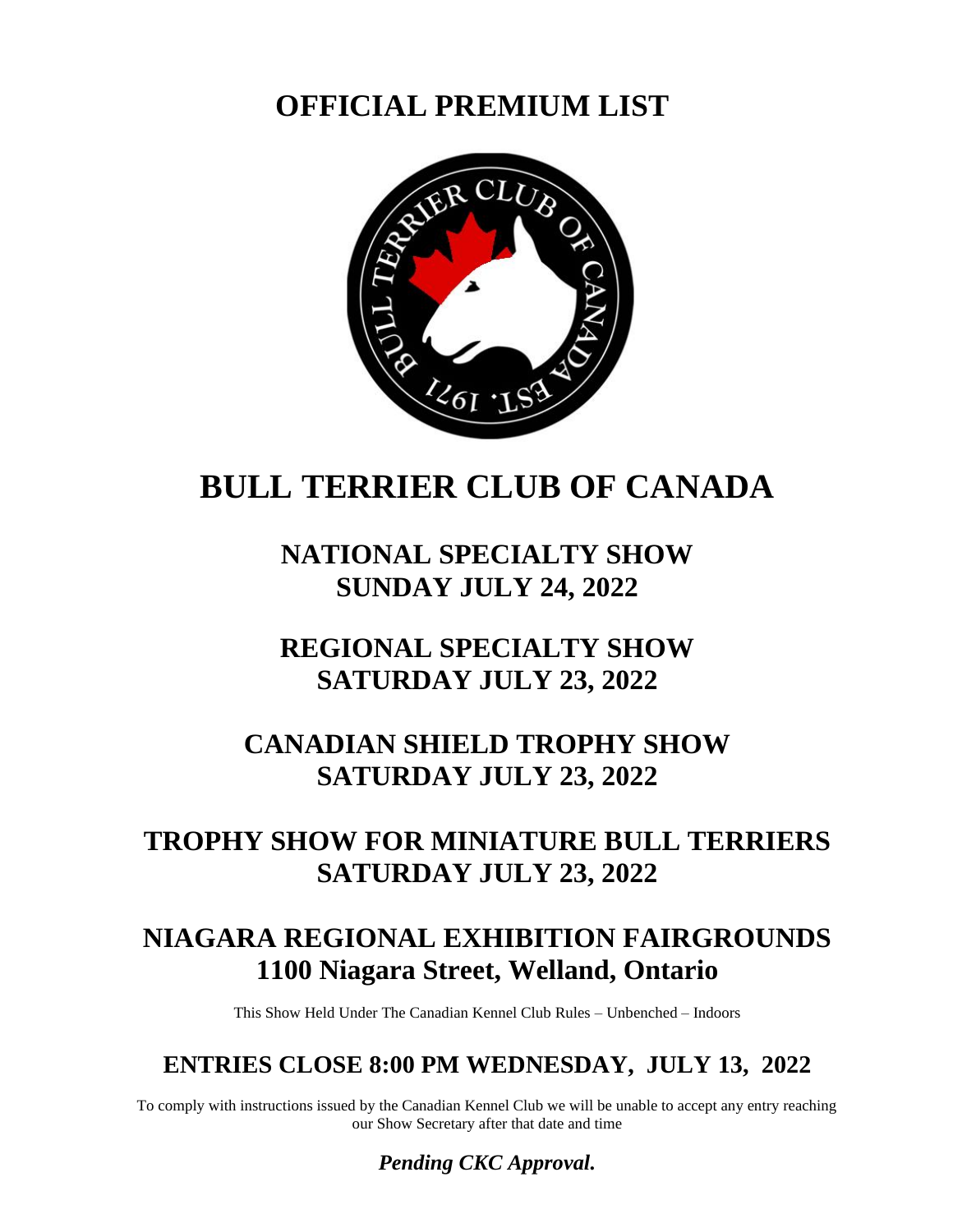### **BULL TERRIER CLUB OF CANADA EXECUTIVE**

| <b>President</b>          |  |
|---------------------------|--|
| <b>Vice President</b>     |  |
| <b>Secretary</b>          |  |
| <i>Treasurer</i>          |  |
| <b>Directors</b>          |  |
| <b>Regional Directors</b> |  |

**Simon Bennington Shirley O'Doherty** Lori Bozian **Cheryl Bailey** *Directors* Ann Radford, Helen Robichaud, Kim O'Doherty *Regional Directors* Holly Eltherington (Ontario), Christina Rozema (British Columbia), Josee Cote (Quebec), Lynn Pulsifer (Nova Scotia)

## **SHOW COMMITTEE**

| <b>Show Chair</b>          | Ann Radford, mayhembts@gmail.com          |
|----------------------------|-------------------------------------------|
| <b>Chief Ring Steward</b>  | Ann Radford                               |
| <b>Show Secretary</b>      | John Booth                                |
|                            | 1776 Woodview Ave. Pickering ON L1V 1L4   |
|                            | 905-509-1951, danutabooth@rogers.com      |
| <b>Show Superintendent</b> | Danuta Booth                              |
| <b>Show Photographer</b>   | Lori Bozian                               |
| Veterinarian On Call       | Niagara Veterinary Emergency Clinic       |
|                            | 3300 Merrittville Hwy, Thorold ON L2R 6P7 |
|                            | 905-641-3185 or 1-800-465-1414            |
|                            |                                           |

## **CANADIAN KENNEL CLUB INFORMATION**

| Jeff Cornett, ED@ckc.ca                        |
|------------------------------------------------|
| 200 Ronson Dr. Suite 400, Etobicoke ON M9W 5Z9 |
| Telephone (416) 675-5511 Fax (416) 675-6506    |
| Hours: 9:00 a.m. - 5:00 p.m. Monday to Friday  |
| Marc Ralsky, zone7director@ckc.ca              |
| Kristen Francis, mrbean4@hotmail.com           |
|                                                |

| <b>Peggy Beisel-McIlwaine</b> | Michigan, USA      |
|-------------------------------|--------------------|
| <i>Victoria Corse</i>         | Massachusetts, USA |
| <b>Brian Radford</b>          | Ontario, Canada    |

### **JUDGING ASSIGNMENTS**

| <b>Peggy Beisel-McIlwaine</b> | All Regular Classes, Regional Specialty     |
|-------------------------------|---------------------------------------------|
| <i>Victoria Corse</i>         | All Regular Classes, National Specialty     |
| <b>Brian Radford</b>          | All Sweepstakes Classes, National Specialty |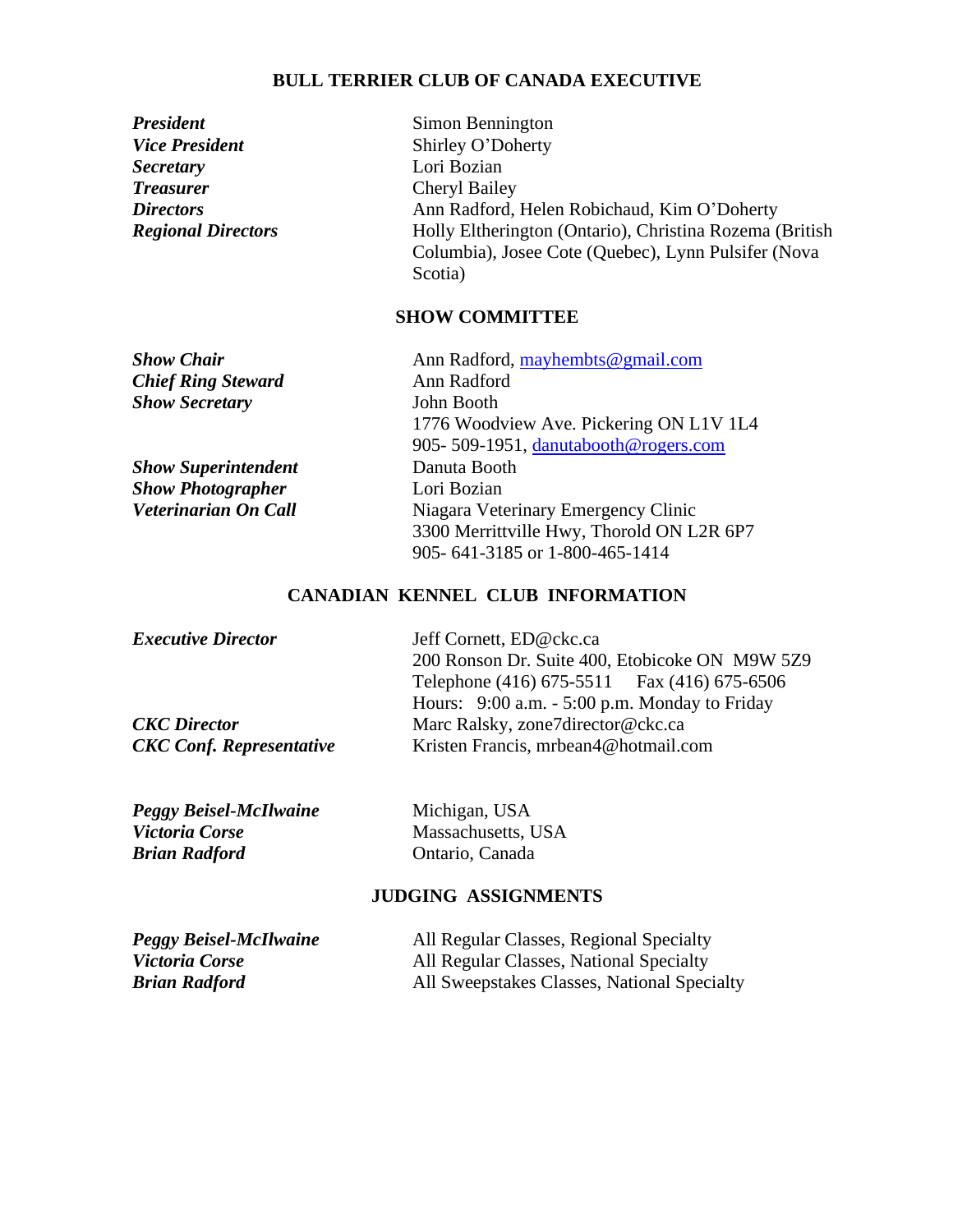### **ENTRY FEES**

| <b>Regular Conformation Classes</b>      | \$30.00 |
|------------------------------------------|---------|
| <b>Baby Puppy Class</b>                  | \$10.00 |
| Sweepstakes Classes (Juvenile & Veteran) | \$12.00 |
| <b>Exhibition Only</b>                   | \$10.00 |
| TCN Fee per dog per show                 | \$11.30 |

**All fees include H.S.T. and are in Canadian funds**. A TCN fee listing fee is payable for all dogs entered at trials who do not have a valid CKC . A TCN may be obtained free of charge at [www.ckc.ca.](http://www.ckc.ca/) All cheques and money orders are to be made payable to *Bull Terrier Club of Canada* and mailed to:

> John Booth 1776 Woodview Ave. Pickering, ON L1V 1L4 905-509-1951, [jbooth@rogers.com](mailto:jbooth@rogers.com)

Entries may also be submitted by email with etransfer payment to [danutabooth@rogers.com.](mailto:danutabooth@rogers.com)

## **Entries close at 8:00 PM Wednesday July 13, 2022**

### **CATALOGUES**

A catalogue will be provided to all exhibitors. There will be a limited number of catalogues available for sale at the show at a price of \$5.00. The catalogue will include all information for the Regional and National Specialty Shows, the Canadian Shield Trophy Show, and the Miniature Bull Terrier Trophy Show.

### **PHONE / FAX ENTRIES**

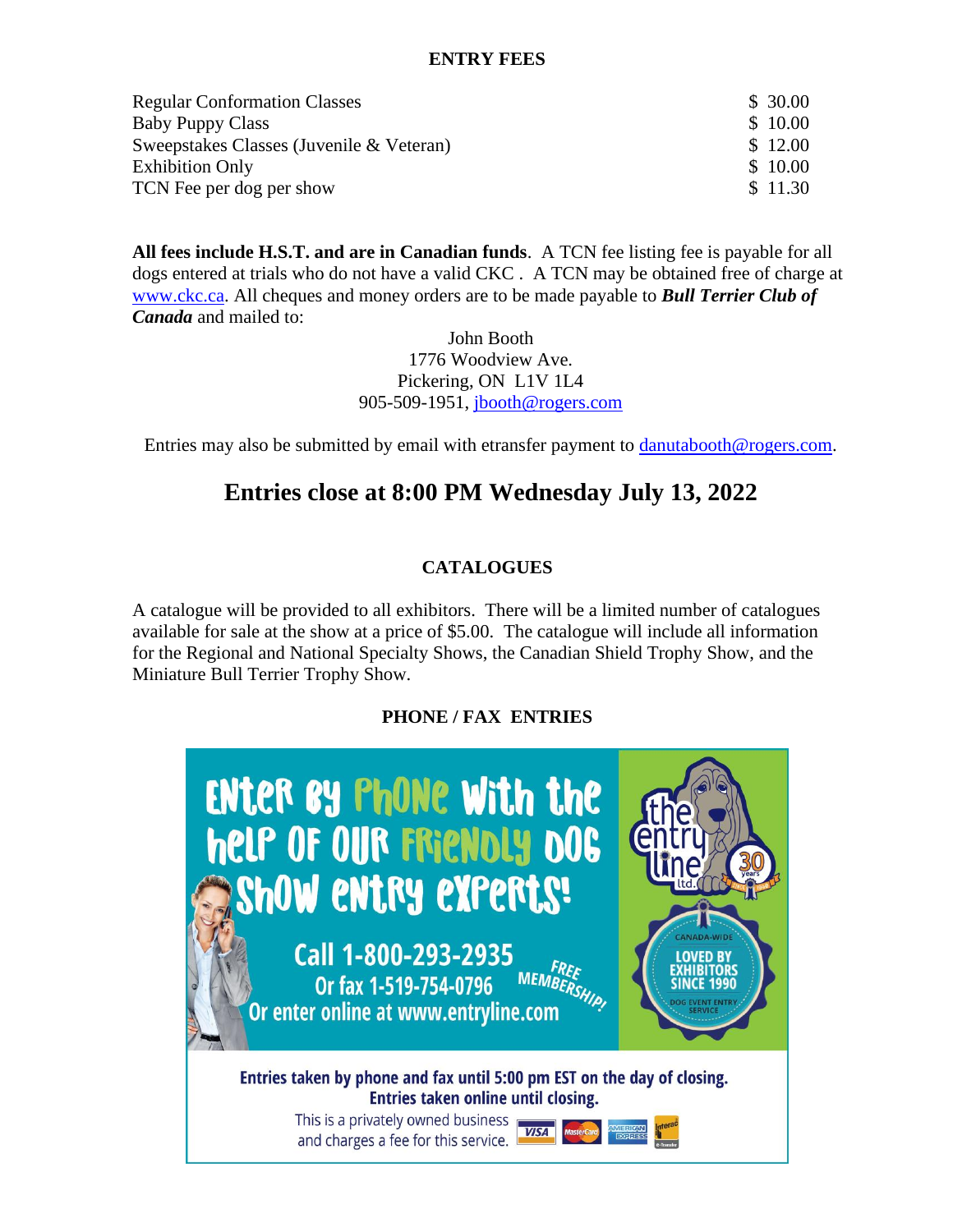### **ATTENTION FOREIGN EXHIBITORS**

Please note that fees are due and payable in Canadian funds. Due to consistently fluctuating currency rates, discounted cheques will not be accepted. Personal cheques will be accepted, however, they are to be payable in Canadian funds. If you send a cheque in US funds, it must be made out for the full amount of the entry and no exchange will be refunded to the exhibitor. Please do not mark cheques "Payable in Canadian Funds" or "At Par". They will not be cleared through the banks. To simplify the process, we urge that you purchase bank drafts or money orders payable in Canadian funds. Your understanding and cooperation is appreciated. Thank You.

### **ENTRY INFORMATION**

- 1. No entry will be accepted unless all particulars called for on the entry form are completed in full.
- 2. Incomplete entries will be returned. No entry will be accepted unless accompanied by entry fees.
- 3. Telephone /fax entries are accepted by The Entry Line at 1-800-293-2935, (fax) 519-754-0796
- 4. Exhibitors must abide by errors made in entering their dogs regardless of how or by whom the entries were made.
- 5. Alterations, substitution, or cancellation of any entry after the closing date is prohibited.
- 6. Only dogs which are already registered in the Canadian Kennel Club Stud Book, or are eligible for registration can be entered.
- 7. The Show Committee reserves the right to refuse any entry subject to CKC Rules.
- 8. **ENTRIES POSITIVELY CLOSE WEDNESDAY JULY 13, 2022 AT 8:00 PM.**
- 9**. IDENTIFICATION CARDS AND JUDGING SCHEDULES WILL BE SENT BY EMAIL AS SOON AS POSSIBLE AFTER THE ENTRIES CLOSE.** Identification cards must be presented to the Show Secretary upon arrival at the show..
- 10.Tendering of an NSF cheque in payment of fees shall be considered non-payment of fees and is punishable by disciplinary action. **Any NSF cheque will be subject to a \$20.00 service charge.**

### **GENERAL INFORMATION**

- 1. The Show Superintendent will be in full charge of the show, which will be governed by CKC rules.
- 2. The Bull Terrier Club of Canada will use due care and diligence for the welfare of dogs and exhibitors, but will not be responsible for, or assume liability, in the event of accident, or other misfortunes, to either dogs, exhibitors, or patrons.
- 3. If, because of riot, civil disturbance, or other acts beyond the control of management, it is impossible to open or complete the show, no refund of Entry Fees will be made.
- 4. The show precincts shall be the show ring plus 10 feet in all directions from the outer edge of the ring.

**It shall be the duty and obligation of the show-giving club to see that a judge, club official, ring steward, volunteer, or competitor at a Show held under these regulations, is not subject to indignities of any kind. The Show Committee Chair shall promptly report to the CKC any infringement of this regulation, and the Discipline Committee shall have the authority to take such action as it deems fit on receipt of a report indicating that this has occurred.**

### **EVENT REGISTRATION NUMBER**

All dogs that are foreign born and whose primary owners' address listed on the registration foreign certificate is outside Canada, and enter Canada for the sole purpose of entering CKC events, must obtain an Event Registration Number (ERN). The ERN MUST be applied for within 30 days of the first day of entering a CKC event. Fee is set annually, plus applicable taxes. For further information, contact: The Canadian Kennel Club, phone 416-675-5511, FAX 416-675-6506, [information@ckc.ca.](mailto:information@ckc.ca)

### **TEMPORARY COMPETITION NUMBER**

A temporary competition number must be obtained for any dog which does not have a CKC Registration Number or CKC Event Registration Number. This may be obtained free of charge by going to  $\frac{www.ckc.ca}{www.ckc.ca}$  > Events > Event Forms > Exhibitors > Temporary Competition Number Application Form 150-00-52. The completed application can then be submitted by email. A fee of \$11.30 per show must be paid for any dog with a TCN. *You can no longer simply pay a listing fee for a dog that does not have a CKC number.*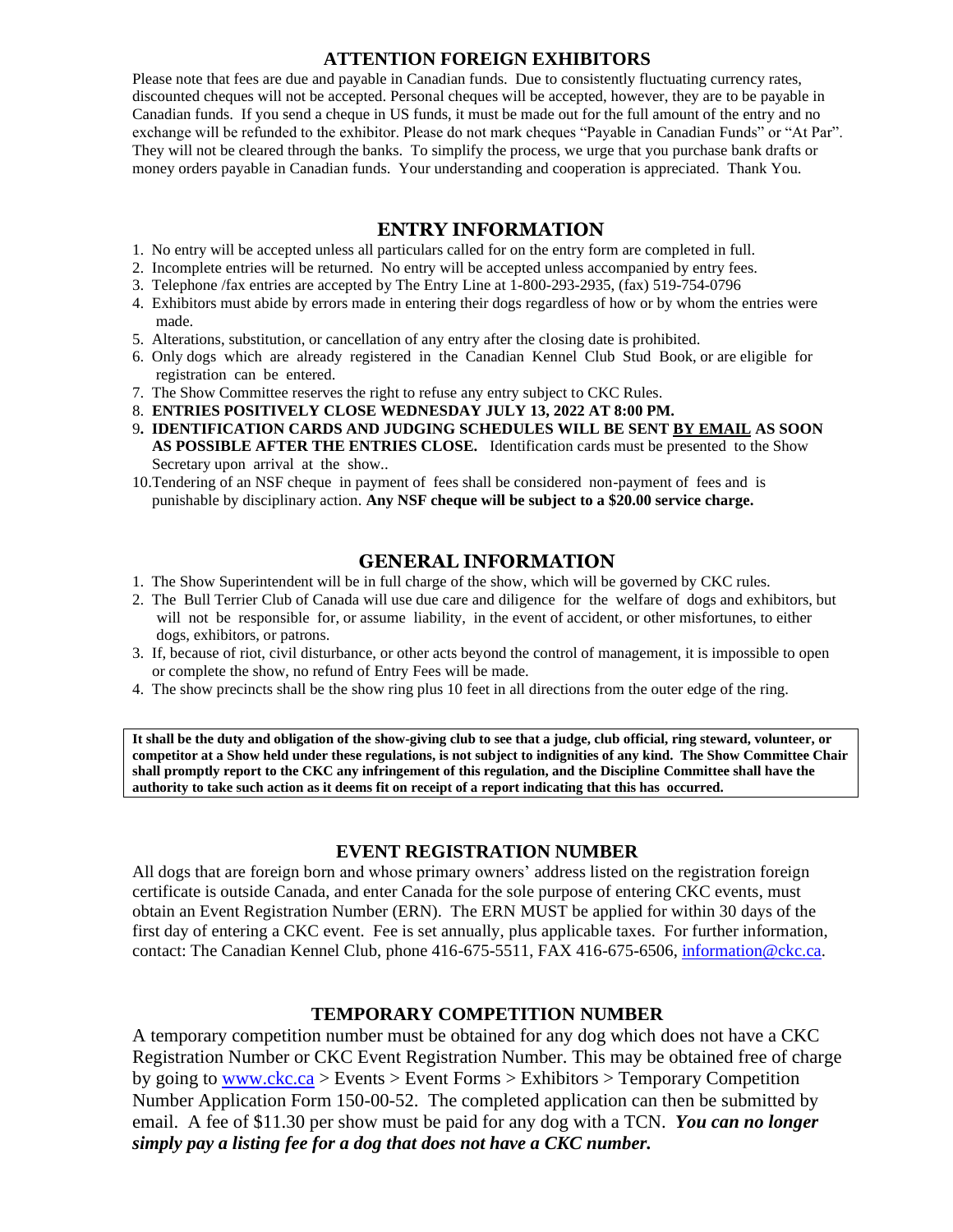## **TROPHY LIST**

Through the generosity of its members and friends, the Bull Terrier Club of Canada will offer the following trophies at the National Specialty: Best of Breed - Plaisance Seabryn Air Marshall Trophy Best of Opposite Sex – Venastra Trophy Best Puppy in Breed – Glenfox Trophy and Bull Terriers of Piranha Trophy Best Canadian Bred – Charlwood Trophy Breeder of the Best Canadian Bred – Pat Brown Memorial Trophy Best Puppy in Sweepstakes – Charles G. Riegraf Jr. Memorial Trophy A keeper trophy will be offered for each of the above awards.

Rosettes will be offered for the following at the National and Regional Specialties: Best of Breed, Best of Opposite Sex, Best Puppy in Breed, Best of Winners, Winners Dog, Winners Bitch, Reserve Winners Dog, Reserve Winners Bitch, Select Dog, Select Bitch, Best Canadian Bred in Breed (National Specialty only), and Best Baby Puppy in Breed. One Award of Merit for every ten dogs/bitches competing for Best of Breed will be awarded at the discretion of the Judge after Best of Breed judging. A rosette will be offered for each Award of Merit.

## **SPECIALTY CLASSES**

Baby Puppy Class – Dogs 4 months of age and under 6 months on the day of the show. Puppies in this category may not compete in any official, unofficial or non-regular classes. **OFFICIAL CLASSES**

| <b>Junior Puppy</b>                          | Senior Puppy  |
|----------------------------------------------|---------------|
| $12-18$ months                               | Canadian Bred |
| Bred-By-Exhibitor                            | Open          |
| Veterans (split by age: 7-9 yrs $\&$ 9+ yrs) | Specials Only |
| <b>Exhibition Only</b>                       |               |

## **SWEEPSTAKES – JUDGE: BRIAN RADFORD**

### **JUVENILE SWEEPSTAKES**

The following classes, divided by sex, will be offered at this sweepstakes: Junior Puppy - 6 months & under 9 months Senior Puppy - 9 months and under 12 months 12-18 Month – 12 months and under 18 months

First Place winners will compete for Best in Sweepstakes and Best of Opposite Sex in Sweepstakes.

A Rosette will be offered for Best in Sweepstakes and Best of Opposite Sex in Sweepstakes. Money received in entry fees shall be divided as follows:

First in Each Class – 50% of entry money for that class

Best in Sweepstakes – 15% of total sweepstakes entry money

Best of Opposite Sex in Sweepstakes –  $10\%$  of total sweepstakes entry money

25% will be held for administration costs.

Dogs entered in Juvenile Sweepstakes must be entered in a Regular Class at this show.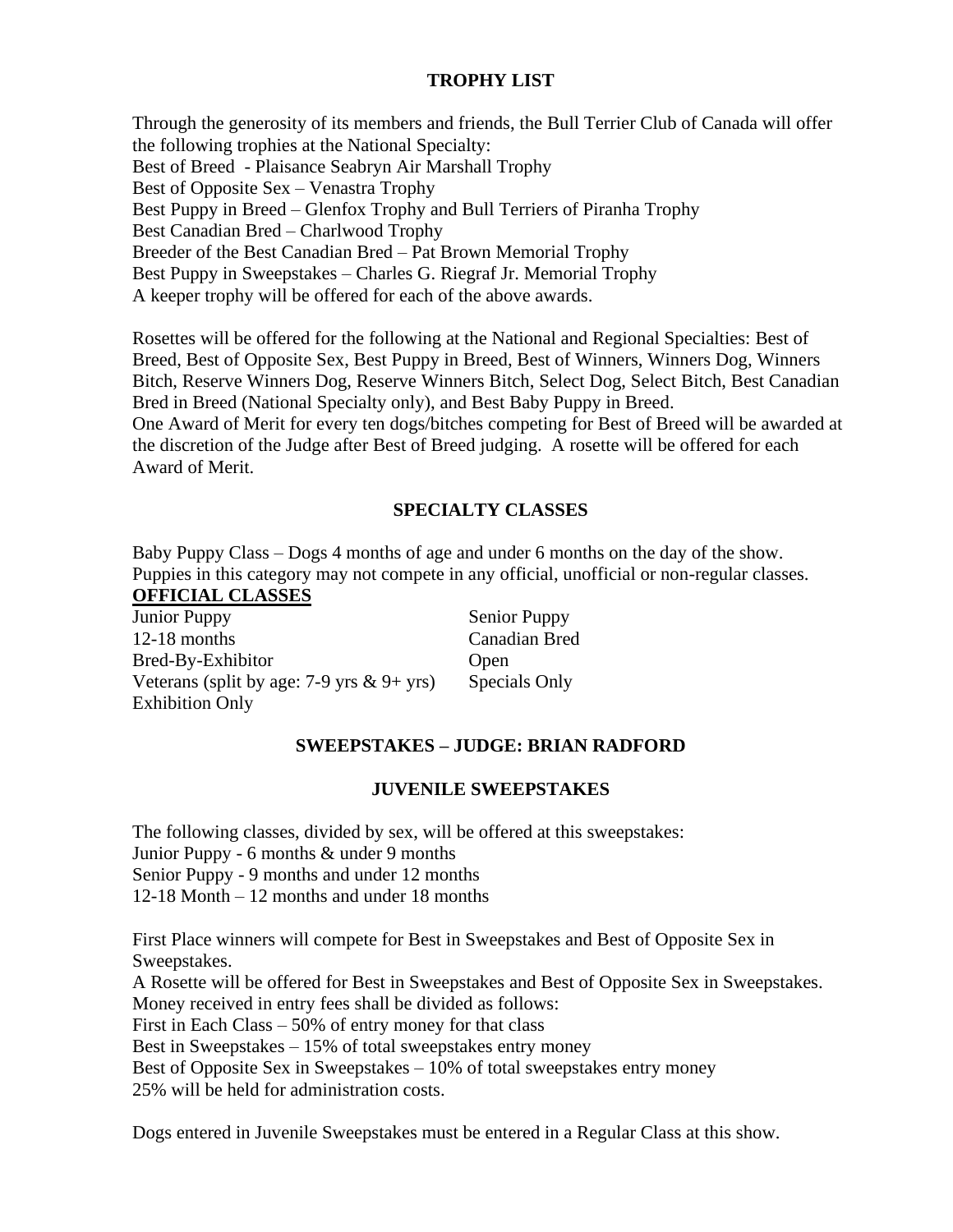### **VETERAN SWEEPSTAKES**

The following classes, divided by sex, will be offered at this sweepstakes:

7-9 years – 7 years and under 9 years

9+ years – 9 years and over

First Place Winners will compete for Best Veteran in Sweepstakes and Best of Opposite Sex in Veteran Sweepstakes.

A Rosette will be offered for Best Veteran in Sweepstakes and Best of Opposite Sex Veteran in Sweepstakes.

Money received in entry fees shall be divided as follows:

First in Each Class - 50% of entry money for that class

Best in Veteran Sweepstakes – 15% of total sweepstakes entry money

Best of Opposite Sex in Veteran Sweepstakes – 10% of total sweepstakes entry money 25% will be held for administration costs.

Dogs entered in Veteran Sweepstakes must be entered in a Regular Class or Exhibition Only at this show. Spayed and neutered dogs may compete in Veteran Sweepstakes.

### **New – CKC Non Member Participation Fee**

- a) A non member participation fee for awards and titles will be charged to a Canadian non-member of CKC.
- b) The non member participation fee is paid in any year a title is earned and covers all titles and dogs owned by that individual.
- c) In order for the title to be awarded, the non member will have a choice to either become a CKC member or pay the non member participation fee. Failure to comply within 30 days of notification will result in the title being withheld and the dog cannot be moved up to the next level.
- d) These fees apply only to dogs wholly owned by non member residents of Canada and are not applicable to CKC members.

#### **CH AND CHAMPION POINTS**

Chapter 15, Section 15.1.1. A dog awarded Winners at a conformation show shall be credited with a number of championship points (ranging from 0 to 5) and the number of points credited to a dog awarded Winners shall be as provided hereunder.

Section 15.1.2. The schedule to be employed in the determination of the number of points to be allocated a dog awarded WINNERS shall be as follows:

| Dogs competing*  |  | 3 to 5 | 6 to 9 | 10 to 12 13 or more |  |
|------------------|--|--------|--------|---------------------|--|
| Points Allocated |  |        |        |                     |  |
| .                |  |        |        |                     |  |

\* Includes the dog awarded Winners.

In counting the number of eligible dogs in competition, a dog that is disqualified, dismissed, excused, or ordered from the ring by the judge SHALL NOT be included in the calculation for championship points. To determine the number of championship points earned by a dog awarded Winners, total all the dogs in competition which the dog defeated, directly or indirectly, for the highest of the following official breed awards: Winners, Best of Winners, Best of Breed, best of Opposite Sex, and then consult the schedule set forth above. Section 15.1.8 In addition to championship points allocated at the breed level, a dog awarded Best of Breed that also places in the regular group competition shall be credited with the following additional points, provide that a dog was defeated at the group level.

| group competition shall be credited with the ronowing additional politis, provide that a dog was deleated at the g |            |            |            |            |
|--------------------------------------------------------------------------------------------------------------------|------------|------------|------------|------------|
| No. of Breeds Competing                                                                                            | Dog Placed | Dog Placed | Dog Placed | Dog Placed |
| At Group Level                                                                                                     | First      | Second     | Third      | Fourth     |
| 13 or more                                                                                                         |            |            |            |            |
| $10 - 12$                                                                                                          |            |            |            |            |
| $6 - 9$                                                                                                            |            |            |            |            |
|                                                                                                                    |            |            |            |            |
|                                                                                                                    |            |            |            |            |
|                                                                                                                    |            |            |            |            |
|                                                                                                                    |            |            |            |            |
|                                                                                                                    |            |            |            |            |

Section 15.1.11 A class dog awarded Best in Show at an all-breed Championship show will be credited with five points inclusive of any points earned at the breed or group level.

Section 15.1.12 In order for the dogs to be recognized as a Champion and its owner provided with a Championship Certificate, the dogs must have earned at least one 2-point win at either the breed or the group level.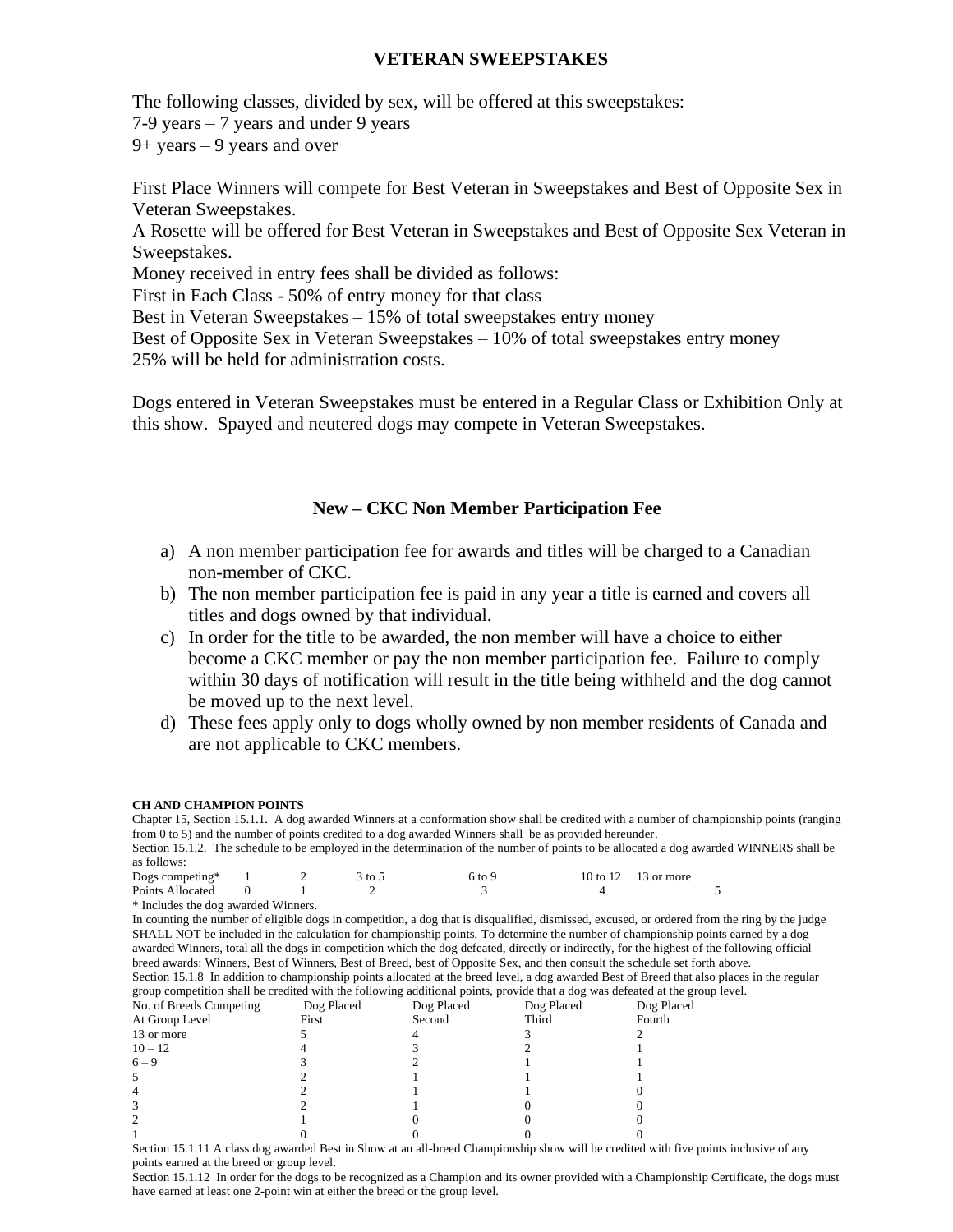#### **GCH AND GRAND CHAMPION POINTS**

Section 15.2.1 The title of Gran Champion may only be earned after completion of the CKC conformation championship.

15.2.2 Points for this title are only accumulated after the completion of the conformation championship and do not include the points earned in attaining the conformation championship.

Section 15.2.3 To be awardee a Grand Champion title, a dog must attain a minimum of 20 points, which must include a minimum of 2 wins of at least 2 points each. Points may be gained at breed, group or Best in Show/Specialty level. Only the highest points earned at a single show are carried forward

.a) Grand Champion Point System Points towards the Grand Champion Title, are attained at breed level and are awarded to Best of Breed, Best of Opposite Sex, Select Dog and Select Bitch. Points are calculated based on the number of animals competing at the breed level for the Best of Breed winner and the number of similar-sex dogs competing for the other three (Best of Opposite Sex, Select Dog, Select Bitch). The following schedule shall be employed in the determination of points awarded at the breed level for all levels of GCh.

| Dogs Competing*                            |            | $3 - 5$ | $6 - 9$    | $10-12$ | 13 or more                                                                                                               |            |
|--------------------------------------------|------------|---------|------------|---------|--------------------------------------------------------------------------------------------------------------------------|------------|
| Points allocated                           |            |         |            |         |                                                                                                                          |            |
|                                            |            |         |            |         | b) The following schedule shall be employed in the determination of points awarded at group level for all levels of GCh. |            |
| No. of Breeds Competing                    | Dog Placed |         | Dog Placed |         | Dog Placed                                                                                                               | Dog Placed |
| At Group Level                             | First      |         | Second     |         | Third                                                                                                                    | Fourth     |
| 13 or more                                 |            |         |            |         |                                                                                                                          |            |
| $10 - 12$                                  |            |         |            |         |                                                                                                                          |            |
| $6 - 9$                                    |            |         |            |         |                                                                                                                          |            |
| 5                                          |            |         |            |         |                                                                                                                          |            |
|                                            |            |         |            |         |                                                                                                                          |            |
|                                            |            |         |            |         |                                                                                                                          |            |
|                                            |            |         |            |         |                                                                                                                          |            |
|                                            |            |         |            |         |                                                                                                                          |            |
| Win                                        |            |         |            |         | Points                                                                                                                   |            |
| Best in Show                               |            |         |            |         |                                                                                                                          |            |
| Best of Breed at a National Specialty Show |            |         |            |         |                                                                                                                          |            |
| Reserve Best in Show                       |            |         |            |         |                                                                                                                          |            |

Best of breed at a Specialty Show (other than National) 3

c) In order to obtain a Grand Champion title, a dog must obtain at least 2 points after 12 months of age. In counting the number of eligible dogs in competition, a dog that is disqualified, dismissed, excused, or ordered from the ring by the judge shall not be included in the calculations for Grand Champion points.

d) Only the highest points earned at a single show are carried forward.

#### Section 15.2.4 **GRAND CHAMPION BRONZE (GChB)**

The title of Grand Champion Bronze may only be earned after the completion of the CKC conformation title Grand Champion is attained**.** a) Points for this title are only accumulated after the completion of the Grand Championship, and do not include the points earned in attaining the Grand Championship.

b) To be awarded a Grand Champion Bronze Title, a dog must attain a minimum of 50 points, which must include a minimum of 2 wins of at least 2 points each. Points must be gained at breed, group or Best in Show/Specialty level. Only the highest points earned at a single show are carried forward.

c) Points accumulated prior to July 1, 2021 may be used to attain the GChB title, however, a minimum of 5 points must be earned after July 1, 2021.

#### Section 15.2.5 **GRAND CHAMPION SILVER (GChS)**

The title of Grand Champion Silver may only be earned after the completion of the CKC conformation title Grand Champion Bronze is attained.

a) Points for this title are only accumulated after the completion of the Grand Champion Bronze is attained,, and do not include the points earned in attaining the Grand Championship Bronze.

b) To be awarded a Grand Champion Bronze Title, a dog must attain a minimum of 100 points, which must include a minimum of 2 wins of at least 2 points each. Points must be gained at breed, group or Best in Show/Specialty level. Only the highest points earned at a single show are carried forward.

#### Section 15.2.6 **GRAND CHAMPION GOLD (GChG)**

The title of Grand Champion Gold may only be earned after the completion of the CKC conformation title Grand Champion Silver is attained.

a) Points for this title are only accumulated after the completion of the Grand Champion Silver is attained, and do not include the points earned in attaining the Grand Championship Silver.

b) To be awarded a Grand Champion Bronze Title, a dog must attain a minimum of 200 points, which must include a minimum of 2 wins of at least 2 points each. Points must be gained at breed, group or Best in Show/Specialty level. Only the highest points earned at a single show are carried forward.

#### **GRCHEX AND GRAND CHAMPION EXCELLENT POINTS**

The title of Grand Champion Excellent may be granted only after the completion of the CKC Grand Championship Silver title. Exhibitors will be required to submit to Shows and Trials the Grad Champion Excellent Record Sheet documenting the additional requirements. The Grand Champion excellent Record Sheet Form is located on the CKC website.

Section 15.3.2 To earn the title a dog must have earned the following during their career as a Special:

a) one Best in Show or a Best of Breed at a breed national specialty (where a minimum of 10 dogs have competed)

b) three Group 1<sup>st</sup>, or 3 breed specialty Best of Breed wins.

c) A CKC performance title from any CKC event. Titles excluded are CGN, Herding Novice Tested Certificate, all Instinct Titles from all events, as well as all Sprinter titles and all Chase Ability Program titles.

Section 15.3.3 Best in Show, Best of Breed at a National Specialty, 3 Group wins, or 3 Specialty best of Breed wins, must be attaine after the completion of a regular championship. The performance title may be attained at any time in the dog's career.

NOTE: Grandfathering of the previous version of the Grand Champion Excellent title will be honoured up util July 1, 2022.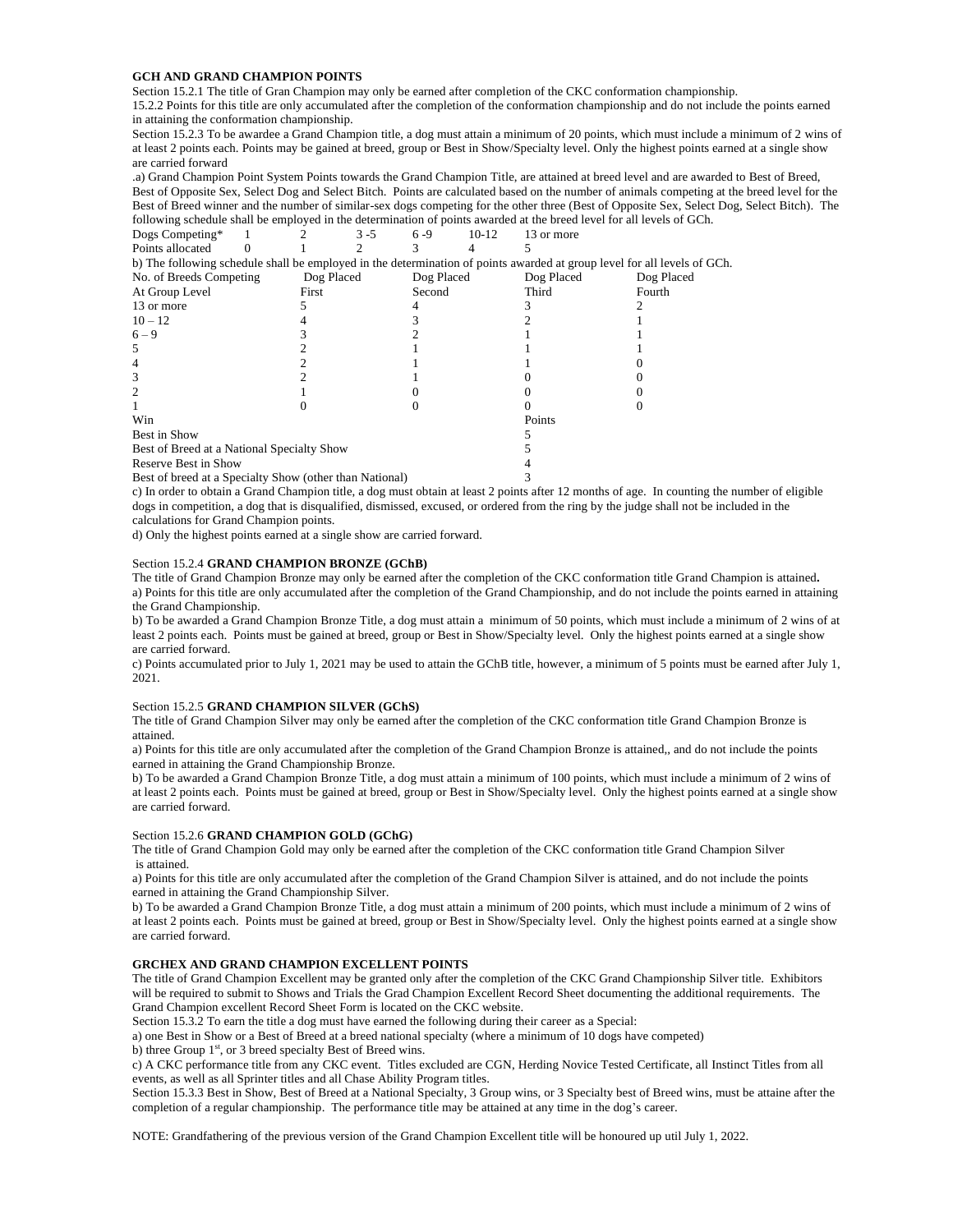## **BULL TERRIER CLUB OF CANADA CANADIAN SHIELD TROPHY SHOW SATURDAY JULY 23, 2022**

## **JUDGE**

*Mary Remer* Pennsylvania, USA

## **Guidelines and Rules**

**ELIGIBILITY** - The following shall be eligible to enter the competition:

- A. Any Bull Terrier which has completed the requirements for a CKC, AKC, or other Championship awarded by a CKC or AKC recognized foreign Kennel Club, prior to entry closing date.
- B. Any Bull Terrier winning BOB, BOV, BOS, WD, WB, RWD or RWB at Specialty show where the Bull Terrier Club of America (BTCA) awarded Recognition of Merit (ROM) points to the Bull Terrier.
- C. Special Entry Request Any Bull Terrier not otherwise qualified may request a "Special Entry". In addition to the regular entry form and fee, a nonrefundable application fee of \$50.00 CDN and a request for special entry must be submitted to the Show Chairman by the entry deadline.
- D. BTCC Canadian Shield Trophy winners are ineligible for subsequent Canadian Shield Trophy Competitions.
- E. Please note that any entrants over 7 years of age do not need to be intact.

**JUDGES** – The judge will be selected by the BTCC Board

- A. An officiating judge shall not own, co-own, or exhibit any entry at that Canadian Shield Trophy show.
- B. An exhibitor may not exhibit under a judge who bred the entry, owned the entry within the past twelve months, or who has handled the entry during the past twelve months.
- C. An exhibitor who co-owns a dog with a judge at the Canadian Shield Trophy show may show any dog under that judge, with exception of the dog co-owned by the exhibitor and the judge.
- D. Any other possible conflict of interest should be brought to the attention of the Show Chairman for referral to the Board. The BTCC Board will determine whether, in fact, a conflict exists and will then rule accordingly. Any Board ruling will be final.

## **JUDGING PROCEDURE**

A. **CLASSES** - There will be four classes: Coloured Dogs, White Dogs, Coloured Bitches, and White Bitches.

B. **CLASS JUDGING** - The judge will examine each entry individually. When this preliminary judging is completed, the judge will submit the armband number(s) of the entries which they wish to reexamine in the final round of competition. In each class, the judge will select a maximum of 5 entries for the final competition. The judge should be aware that a great deal of significance is attached to the final round and only the very top entrants should be so rewarded. The judge will also put forth the armband number of any dog they feel should compete for the Movement Trophy. Movement Trophy finalists do not have to be a class finalist. The judge is required to write a critique of each entry he or she selected for the final round of competition. The ring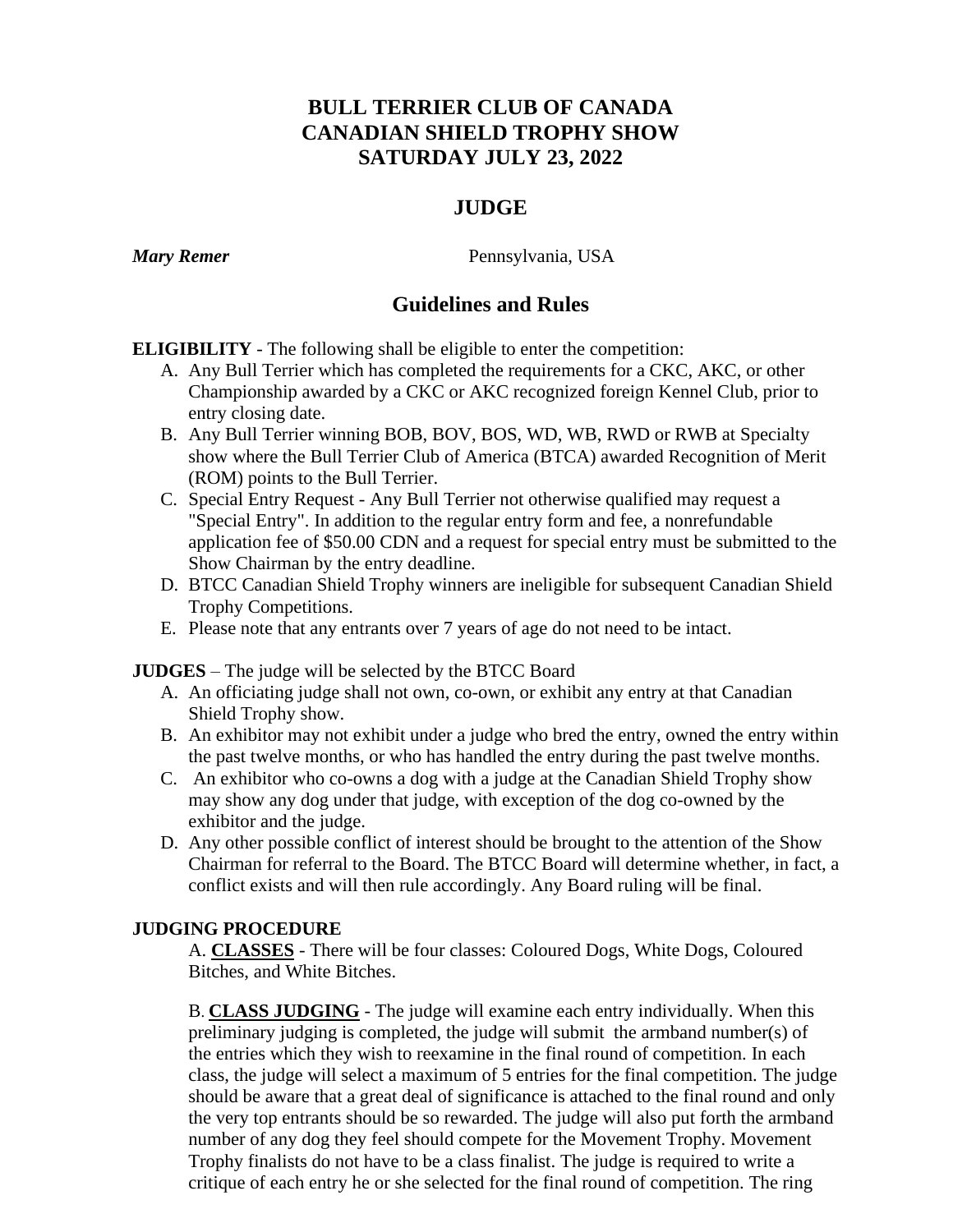steward will read out the armband numbers of any dogs chosen to move forward for the final class competition, and also for the Movement Trophy. The preliminary judging of the 4 classes, the announcement of each class's finalists and Movement finalists will be announced prior to the Movement Judging and the Final Round of Judging commences.

C. **MOVEMENT JUDGING** - Movement judging will occur between class judging and the Final Round judging. All dogs previously selected to compete for the Movement Trophy will enter the ring together and will be judged. A winner will be awarded.

D. **FINAL ROUND JUDGING** - Each class will be judged again separately. By class, each of the previously selected finalists will enter the ring and will be judged. Best and Reserve of each class will be awarded. Once all 4 classes have had a Best and Reserve announced, the winners of the 4 classes will enter the ring together and will be judged together for the Canadian Shield Trophy (Best in Show) winner. After the Canadian Shield Trophy (BIS) winner is chosen, the Reserve Winner in that animal's class will enter the ring to compete for Runner-up.. The judging order will be (1) The Canadian Shield Trophy (Best in Show) winner, (2) Runner Up to the Canadian Shield Trophy winner, (3) Best of Opposite Sex to the Canadian Shield Trophy winner, and (4) Best of Opposite Variety to the Canadian Shield Trophy winner.

*Entry Fee, per dog \$ 30.00*

*"Special Entry" Fee \$ 50.00* Complete the separate entry form for the Canadian Shield Trophy Show. All cheques and money orders are to be made payable to *Bull Terrier Club of Canada* and mailed to:

John Booth 1776 Woodview Ave. Pickering, ON L1V 1L4 905-509-1951

Or by email with payment by etransfer to [danutabooth@rogers.com](mailto:danutabooth@rogers.com)

## **Entries close at 8:00 PM, Wednesday July 13, 2022**

## **TROPHY LIST, CANADIAN SHIELD TROPHY SHOW**

Best in Show – Canadian Shield Trophy and Rosette Reserve Best in Show – Charlwood Kennel Trophy and Rosette Best of Opposite Sex to BIS – Bullayr "Tilly" Memorial Trophy and Rosette Best of Opposite Variety to BIS – Mayhem Bull Terriers Trophy and Rosette Best Movement – "Einstein The Joker" Trophy and Rosette Best Coloured Dog, Best White Dog, Best Coloured Bitch, and Best White Bitch will be awarded a Rosette Finalists – all finalists will be awarded a medallion.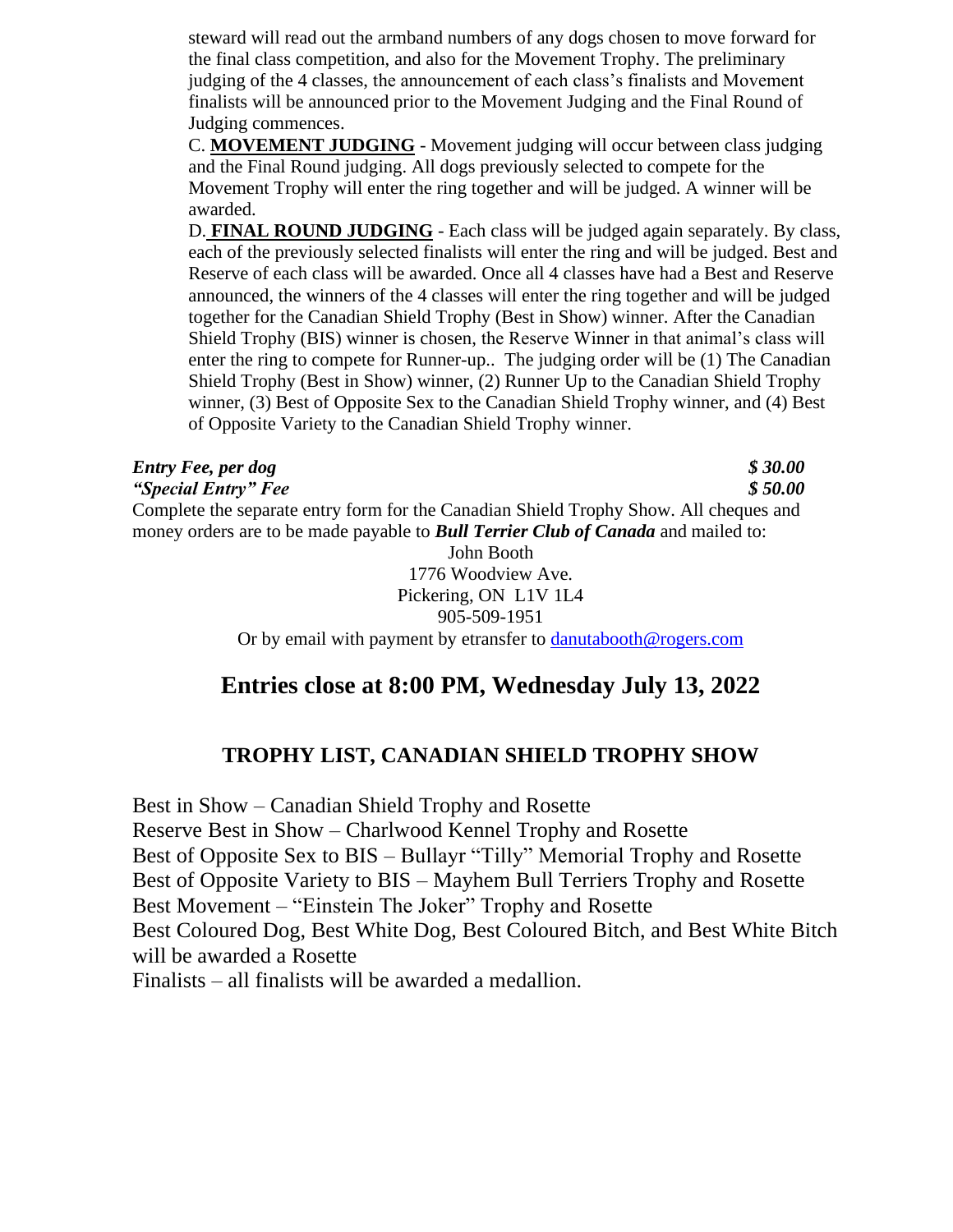## **BULL TERRIER CLUB OF CANADA MINIATURE BULL TERRIER TROPHY SHOW SATURDAY JULY 23, 2022**

## **JUDGE**

*Mary Remer* Pennsylvania, USA

## **Guidelines and Rules**

**ELIGIBILITY** - The following shall be eligible to enter the competition:

- A. Any Miniature Bull Terrier which has completed the requirements for a CKC, AKC, or other Championship awarded by a CKC or AKC recognized foreign Kennel Club, prior to entry closing date.
- B. Any Miniature Bull Terrier winning BOB, BOV, BOS, WD, WB, RWD or RWB at Specialty show where the Bull Terrier Club of America (BTCA) awarded Recognition of Merit (ROM) points to the Bull Terrier.
- C. Special Entry Request Any Miniature Bull Terrier not otherwise qualified may request a "Special Entry". In addition to the regular entry form and fee, a nonrefundable application fee of \$50.00 CDN and a request for special entry must be submitted to the Show Chairman by the entry deadline.
- D. BTCC Miniature Bull Terrier Trophy winners are ineligible for subsequent Miniature Bull Terrier Trophy Competitions.
- E. Please note that any entrants over 7 years of age do not need to be intact.

**JUDGES** – The judge will be selected by the BTCC Board

- A. An officiating judge shall not own, co-own, or exhibit any entry at that BTCC Miniature Bull Terrier Trophy show.
- B. An exhibitor may not exhibit under a judge who bred the entry, owned the entry within the past twelve months, or who has handled the entry during the past twelve months.
- C. An exhibitor who co-owns a dog with a judge at the BTCC Miniature Bull Terrier Trophy show may show any dog under that judge, with exception of the dog co-owned by the exhibitor and the judge.
- D. Any other possible conflict of interest should be brought to the attention of the Show Chairman for referral to the Board. The BTCC Board will determine whether, in fact, a conflict exists and will then rule accordingly. Any Board ruling will be final.

## **JUDGING PROCEDURE**

A. **CLASSES** - There will be four classes: Coloured Dogs, White Dogs, Coloured Bitches, and White Bitches.

B. **CLASS JUDGING** - The judge will examine each entry indivually. When this preliminary judging is completed, each judge will submit the armband number(s) of the entries which they wish to reexamine in the final round of competition. In each class, the judge will select a maximum of 5 entries for the final competition. The judge should be aware that a great deal of significance is attached to the final round and only the very top entrants should be so rewarded. The judge will also put forth the armband number of any dog they feel should compete for the Movement Trophy. Movement Trophy finalists do not have to be a class finalist. The judge is required to write a critique of each entry he or she selected for the final round of competition. The ring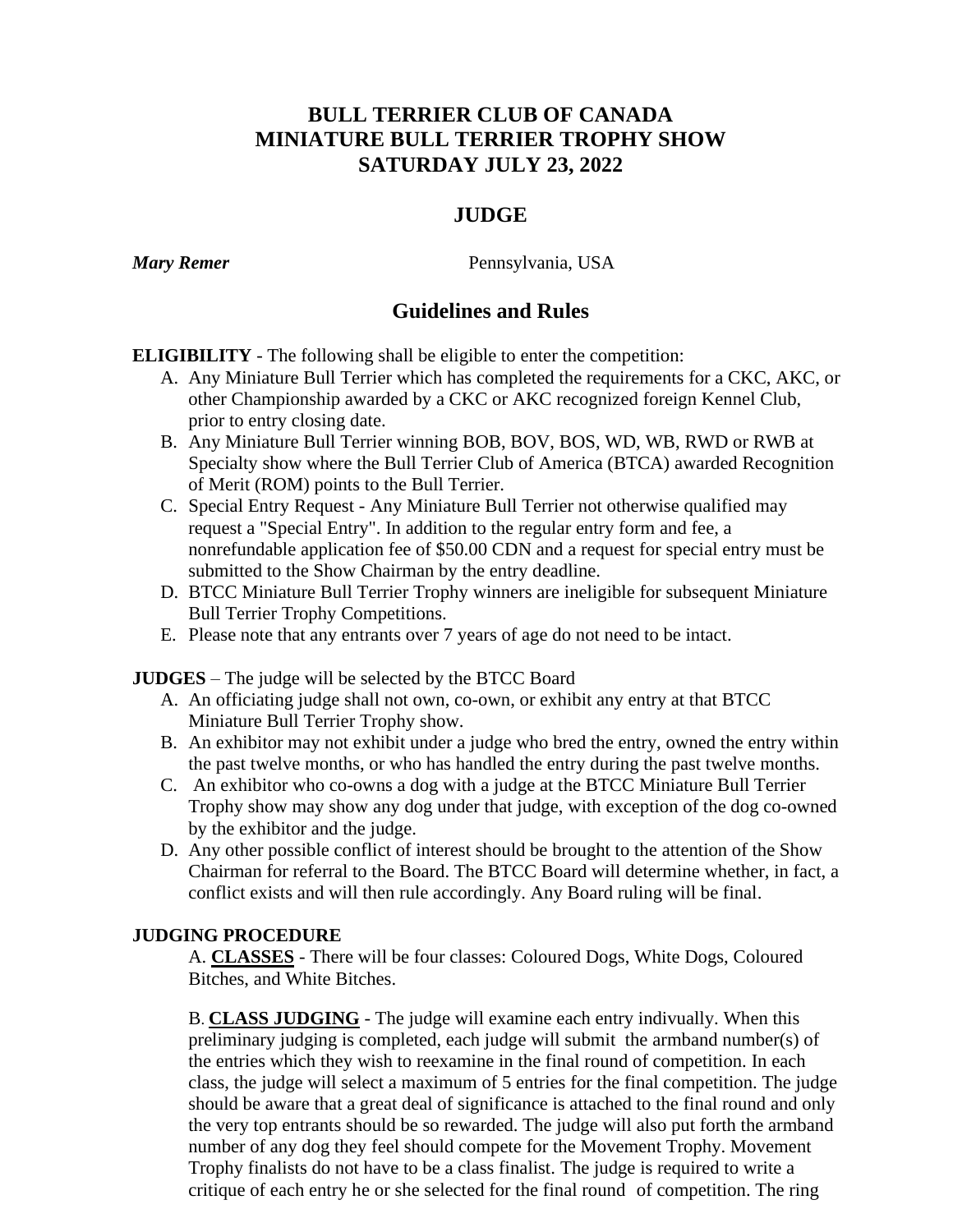steward will read out the armband numbers of any dogs chosen to move forward for the final class competition, and also for the Movement Trophy. The preliminary judging of the 4 classes, the announcement of each class's finalists and Movement finalists will be announced prior to the Movement Judging and the Final Round of Judging commences.

C. **MOVEMENT JUDGING** - Movement judging will occur between class judging and the Final Round judging. All dogs previously selected to compete for the Movement Trophy will enter the ring together and will be judged. A winner will be awarded.

D. **FINAL ROUND JUDGING** - Each class will be judged again separately. By class, each of the previously selected finalists will enter the ring and will be judged. Best and Reserve of each class will be awarded. Once all 4 classes have had a Best and Reserve announced, the winners of the 4 classes will enter the ring together and will be judged together for the BTCC Miniature Bull Terrier Trophy (Best in Show) winner. After the BTCC Miniature Bull Terrier Trophy (BIS) winner is chosen, the Reserve Winner in that animal's class will enter the ring to compete for Runner-up. The judging order will be (1) The BTCC Miniature Bull Terrier Trophy (Best in Show) winner, (2) Runner Up to the BTCC Miniature Bull Terrier Trophy winner, (3) Best of Opposite Sex to the BTCC Miniature Bull Terrier Trophy winner, and (4) Best of Opposite Variety to the BTCC Miniature Bull Terrier Trophy winner.

| <b>Entry Fee, per dog</b>                                                                | \$30.00 |
|------------------------------------------------------------------------------------------|---------|
| "Special Entry" Fee                                                                      | \$50.00 |
| Complete the separate entry form for the Canadian Shield Trophy Show. All cheques and    |         |
| money orders are to be made payable to <b>Bull Terrier Club of Canada</b> and mailed to: |         |

John Booth 1776 Woodview Ave. Pickering, ON L1V 1L4 905-509-1951 Or by email with payment by etansfer to [danutabooth@rogers.com](mailto:danutabooth@rogers.com)

## **Entries close at 8:00 PM, Wednesday July 13, 2022**

## **TROPHY LIST, BTCC MINIATURE BULL TERRIER TROPHY SHOW**

Best in Show –Trophy and Rosette Reserve Best in Show –Trophy and Rosette Best of Opposite Sex to BIS –Trophy and Rosette Best of Opposite Variety to BIS –Trophy and Rosette Best Movement –Trophy and Rosette Best Coloured Dog, Best White Dog, Best Coloured Bitch, and Best White Bitch will be awarded a Rosette Finalists – all finalists will be awarded a medallion.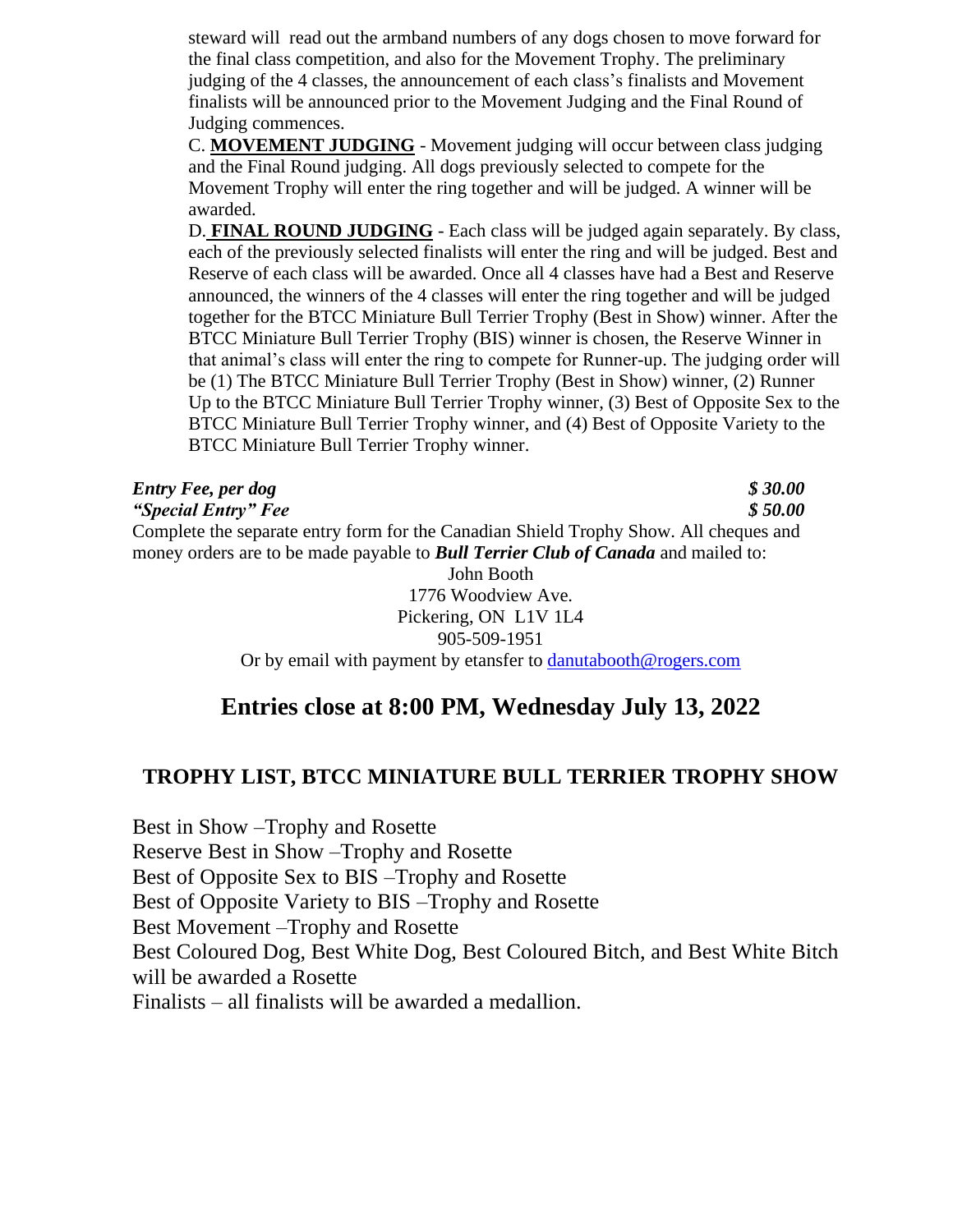## **HOSPITALITY**

Lunch will be provided on Saturday at the show site. Drinks and snacks will also be available throughout the day. Please plan on joining us on Saturday night for an off-site dinner. Details to follow.

## **SHOW SITE INFORMATION**

Niagara Regional Exhibition Fairgrounds, 1100 Niagara Street, Welland, Ontario

- ➢ Private Building with Grooming Area At Ringside
- ➢ RV Hookup At Show Site (\$20/day). **Please contact Show Chair for details.**

## **HOTEL INFORMATION**

There are many hotels in the area. As this is a high tourist area, please be sure to shop around and book early.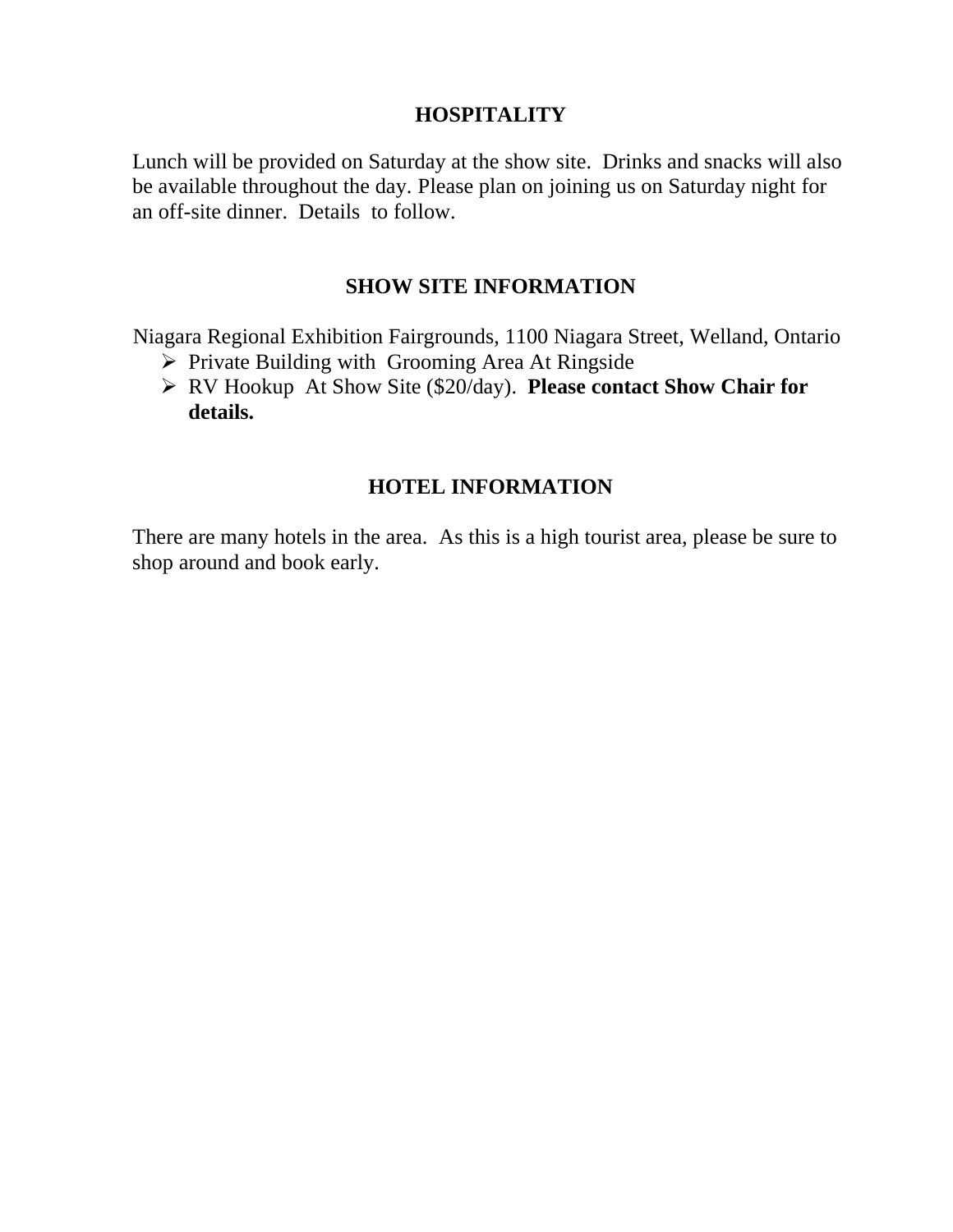

## **OFFICIAL CANADIAN KENNEL CLUB FORM BULL TERRIER CLUB OF CANADA NATIONAL SPECIALTY SHOW, SUNDAY JULY 24, 2022**

| <b>REGULAR CLASSES</b> |
|------------------------|
| <b>AND SWEEPSTAKES</b> |

| <b>REGULAR CLASSES</b> | Entry Fees \$   |
|------------------------|-----------------|
| <b>AND SWEEPSTAKES</b> | Listing Fees \$ |
|                        | Catalogue       |

| valaloyuu | u |
|-----------|---|
| Total     |   |
|           |   |

### **Entries Close at 8:00 p.m. on Wednesday July 13, 2022** *Please type or print clearly*

| <b>Breed</b>                                                     | <b>BULL TERRIER</b>           | <u>Sex</u>                                                                                                                                                                                                                                                                                                                                                                                                                            |
|------------------------------------------------------------------|-------------------------------|---------------------------------------------------------------------------------------------------------------------------------------------------------------------------------------------------------------------------------------------------------------------------------------------------------------------------------------------------------------------------------------------------------------------------------------|
| Enter in the following classes:                                  |                               |                                                                                                                                                                                                                                                                                                                                                                                                                                       |
| <b>Baby Puppy</b><br>$\Box$                                      | □ Canadian Bred               | $\Box$ Veterans (7-9 years)                                                                                                                                                                                                                                                                                                                                                                                                           |
| □ Junior Puppy                                                   | $\Box$ Bred By Exhibitor      | $\Box$ Veterans (9+ years)                                                                                                                                                                                                                                                                                                                                                                                                            |
| □ Senior Puppy                                                   | $\Box$ Open                   | $\Box$ Exhibition Only                                                                                                                                                                                                                                                                                                                                                                                                                |
| □ 12-18 Months                                                   | □ Specials Only               | □ Sweepstakes                                                                                                                                                                                                                                                                                                                                                                                                                         |
| <b>Reg. Name of Dog</b>                                          |                               |                                                                                                                                                                                                                                                                                                                                                                                                                                       |
| Check One - and -<br>CKC Reg. No.<br>□ CKC ERN<br>$\Box$ CKC TCN | <b>Enter Number Here</b>      | Date of Birth<br>D ____ M ____ Y ____<br><b>Place of Birth</b>                                                                                                                                                                                                                                                                                                                                                                        |
|                                                                  |                               | □ Canada<br><b>Elsewhere</b><br>П.                                                                                                                                                                                                                                                                                                                                                                                                    |
| Breeder(s)_________                                              |                               |                                                                                                                                                                                                                                                                                                                                                                                                                                       |
| Sire                                                             |                               |                                                                                                                                                                                                                                                                                                                                                                                                                                       |
| Dam                                                              |                               |                                                                                                                                                                                                                                                                                                                                                                                                                                       |
| Reg'd Owner(s)                                                   |                               |                                                                                                                                                                                                                                                                                                                                                                                                                                       |
| Owner's Address                                                  |                               |                                                                                                                                                                                                                                                                                                                                                                                                                                       |
|                                                                  |                               | Prov. Postal Code Proventilla                                                                                                                                                                                                                                                                                                                                                                                                         |
|                                                                  |                               | Name of Owner's Agent (if any) at the Show Manusum Assembly Control of Owner's Agent (if any) at the Show                                                                                                                                                                                                                                                                                                                             |
| Mail I.D. to                                                     | □ Owner<br>$\Box$ Agent<br>or | I CERTIFY that I an the registered owner(s) of the dog or that I am the authorized agent of the owner(s) whose name(s) I have entered above<br>and accept full responsibility for all statements made in this entry. In consideration of the acceptance of this entry I (we) agree to be bound<br>by the rules and regulations of the Canadian Kennel Club and by any additional rules and regulations appearing in the premium list. |
| SIGNATURE OF OWNER OR AGENT                                      |                               | <b>TELEPHONE NO.</b>                                                                                                                                                                                                                                                                                                                                                                                                                  |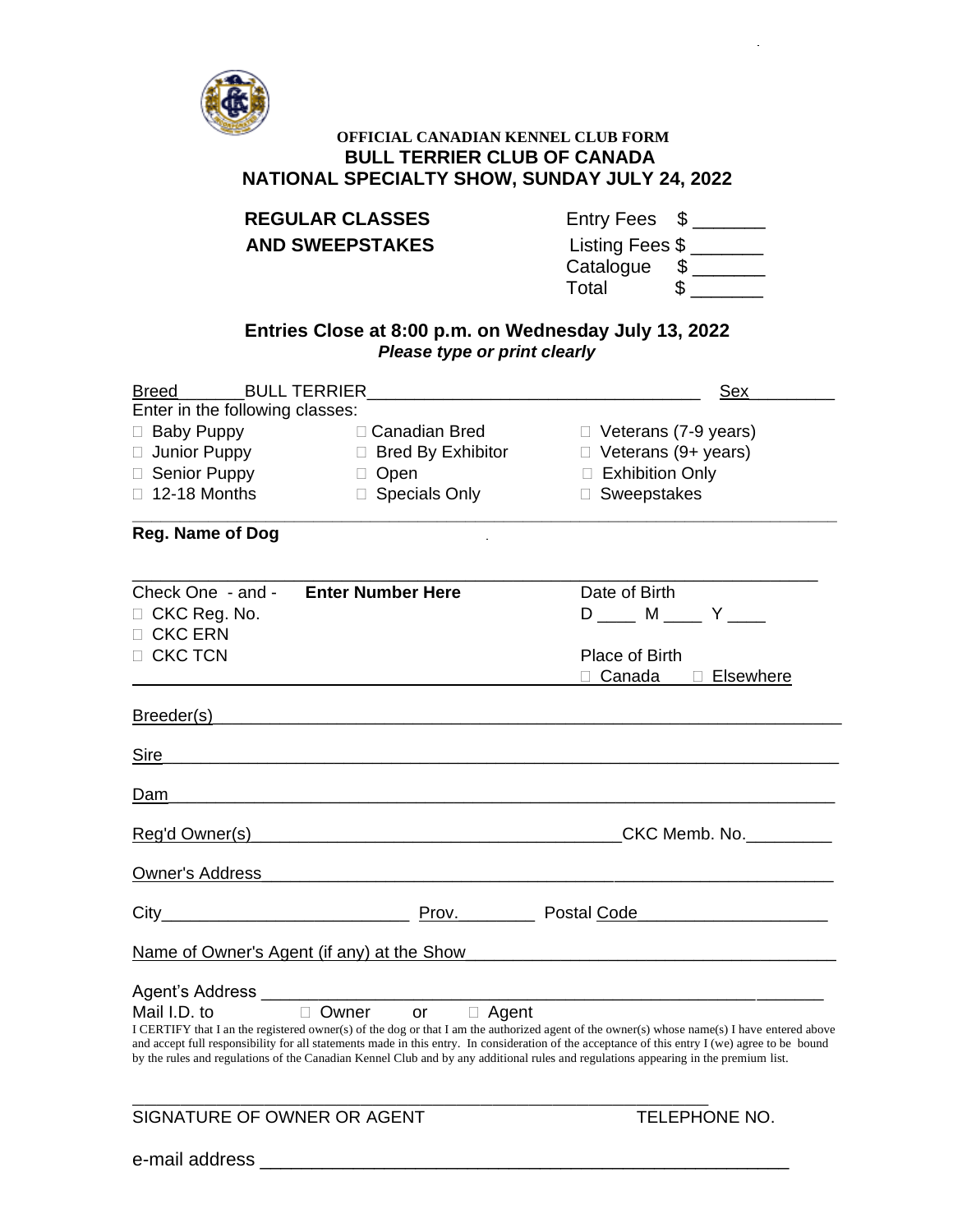

### OFFICIAL CANADIAN KENNEL CLUB ENTRY FORM **BULL TERRIER CLUB OF CANADA REGIONAL SPECIALTY SHOW, SATURDAY JULY 23, 2022**

|                                                       | Entries Close at 8:00 p.m. on Wednesday July 13, 2022                                                          | Entry Fees<br>Listing Fees \$<br>Catalogue<br>$\frac{1}{2}$<br>Total                                                                                                                                                                                                                                                                                                                                                                  |
|-------------------------------------------------------|----------------------------------------------------------------------------------------------------------------|---------------------------------------------------------------------------------------------------------------------------------------------------------------------------------------------------------------------------------------------------------------------------------------------------------------------------------------------------------------------------------------------------------------------------------------|
|                                                       | Please type or print clearly                                                                                   | Sex                                                                                                                                                                                                                                                                                                                                                                                                                                   |
| Enter in the following classes:                       |                                                                                                                |                                                                                                                                                                                                                                                                                                                                                                                                                                       |
| Baby Puppy                                            | $\Box$ Canadian Bred                                                                                           | $\Box$ Veterans (7-9 years)                                                                                                                                                                                                                                                                                                                                                                                                           |
| □ Senior Puppy                                        | □ Junior Puppy □ Bred By Exhibitor<br>□ Open                                                                   | $\Box$ Veterans (9+ years)<br>□ Exhibition Only                                                                                                                                                                                                                                                                                                                                                                                       |
| $\Box$ 12-18 Months                                   | □ Specials Only                                                                                                |                                                                                                                                                                                                                                                                                                                                                                                                                                       |
| <b>Reg. Name of Dog</b>                               |                                                                                                                |                                                                                                                                                                                                                                                                                                                                                                                                                                       |
| Check One - and -<br>$\Box$ CKC Reg. No.<br>□ CKC ERN | <b>Enter Number Here</b>                                                                                       | Date of Birth<br>D ____ M ____ Y ____                                                                                                                                                                                                                                                                                                                                                                                                 |
| $\Box$ CKC TCN                                        |                                                                                                                | Place of Birth<br>□ Canada □ Elsewhere                                                                                                                                                                                                                                                                                                                                                                                                |
|                                                       | Breeder(s) experience and the set of the set of the set of the set of the set of the set of the set of the set |                                                                                                                                                                                                                                                                                                                                                                                                                                       |
| Sire                                                  |                                                                                                                |                                                                                                                                                                                                                                                                                                                                                                                                                                       |
| <u>Dam</u>                                            |                                                                                                                |                                                                                                                                                                                                                                                                                                                                                                                                                                       |
| Reg'd Owner(s)                                        |                                                                                                                |                                                                                                                                                                                                                                                                                                                                                                                                                                       |
| <b>Owner's Address</b>                                |                                                                                                                |                                                                                                                                                                                                                                                                                                                                                                                                                                       |
| City                                                  | Prov.                                                                                                          | Postal Code                                                                                                                                                                                                                                                                                                                                                                                                                           |
| Name of Owner's Agent (if any) at the Show            |                                                                                                                |                                                                                                                                                                                                                                                                                                                                                                                                                                       |
| Agent's Address ___<br>Mail I.D. to                   | Owner<br>□ Agent<br>or                                                                                         | I CERTIFY that I an the registered owner(s) of the dog or that I am the authorized agent of the owner(s) whose name(s) I have entered above<br>and accept full responsibility for all statements made in this entry. In consideration of the acceptance of this entry I (we) agree to be bound<br>by the rules and regulations of the Canadian Kennel Club and by any additional rules and regulations appearing in the premium list. |
| SIGNATURE OF OWNER OR AGENT                           |                                                                                                                | <b>TELEPHONE NO.</b>                                                                                                                                                                                                                                                                                                                                                                                                                  |

e-mail address \_\_\_\_\_\_\_\_\_\_\_\_\_\_\_\_\_\_\_\_\_\_\_\_\_\_\_\_\_\_\_\_\_\_\_\_\_\_\_\_\_\_\_\_\_\_\_\_\_\_\_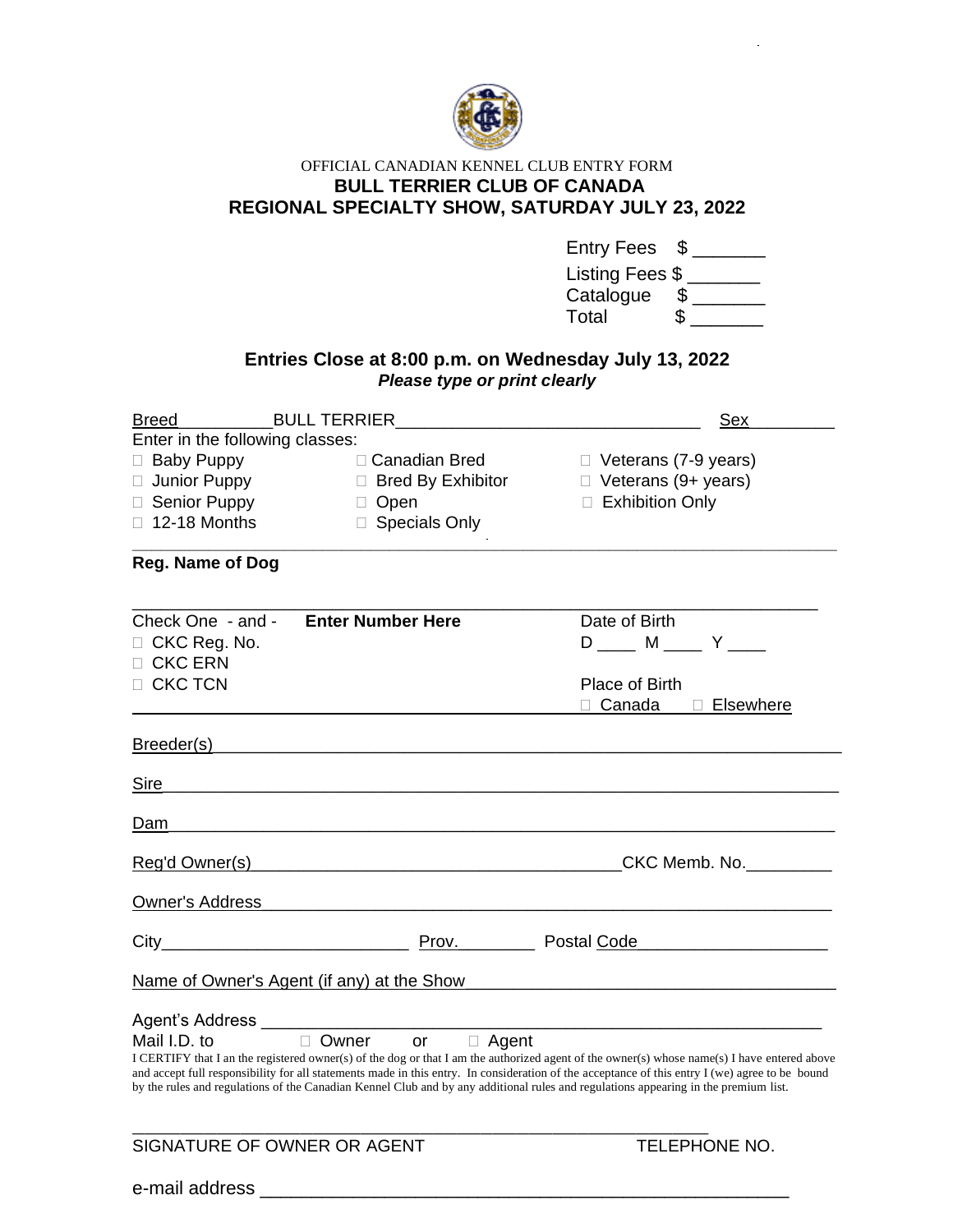

## **BULL TERRIER CLUB OF CANADA CANADIAN SHIELD TROPHY SHOW, SATURDAY JULY 23, 2022**

|                                                                                                                                                                                                                                                                         |                                                                                                                         |                                | Entry Fee $\frac{1}{2}$                                                                    |
|-------------------------------------------------------------------------------------------------------------------------------------------------------------------------------------------------------------------------------------------------------------------------|-------------------------------------------------------------------------------------------------------------------------|--------------------------------|--------------------------------------------------------------------------------------------|
|                                                                                                                                                                                                                                                                         |                                                                                                                         | "Special Entry" Fee \$ _______ |                                                                                            |
|                                                                                                                                                                                                                                                                         |                                                                                                                         |                                | TOTAL \$                                                                                   |
|                                                                                                                                                                                                                                                                         | Entries Close at 8:00 p.m. on Wednesday July 13, 2022                                                                   | Please type or print clearly   |                                                                                            |
| Enter in the following class:<br>□ Coloured Dog<br>□ Coloured Bitch                                                                                                                                                                                                     | $\Box$ White Dog<br>$\Box$ White Bitch                                                                                  |                                |                                                                                            |
| <b>Reg. Name of Dog</b>                                                                                                                                                                                                                                                 |                                                                                                                         |                                |                                                                                            |
| <b>ELIGIBILITY: Check One</b><br>or AKC prior to entry closing date<br>awarded Recognition of Merit                                                                                                                                                                     | □ BOB, BOV, WD, WB, RWD or RWB at Specialty show where the Bull Terrier of America<br>Win Awarded at following ROM show |                                | $\Box$ Championship awarded by the CKC, AKC or a foreign Kennel Club recognized by the CKC |
| Check One - and - Enter Number Here                                                                                                                                                                                                                                     |                                                                                                                         | Date of Birth                  |                                                                                            |
| $\Box$ CKC Reg. No.<br>□ CKC ERN                                                                                                                                                                                                                                        |                                                                                                                         |                                | $D$ _____ M _____ Y ____                                                                   |
|                                                                                                                                                                                                                                                                         |                                                                                                                         | Place of                       |                                                                                            |
| <b>Birth Example 19</b>                                                                                                                                                                                                                                                 |                                                                                                                         |                                |                                                                                            |
|                                                                                                                                                                                                                                                                         |                                                                                                                         |                                |                                                                                            |
| <u>Sire</u>                                                                                                                                                                                                                                                             |                                                                                                                         |                                |                                                                                            |
| Dam                                                                                                                                                                                                                                                                     |                                                                                                                         |                                |                                                                                            |
| Reg'd Owner(s)                                                                                                                                                                                                                                                          |                                                                                                                         |                                |                                                                                            |
|                                                                                                                                                                                                                                                                         |                                                                                                                         |                                |                                                                                            |
| $City$ and $City$ and $City$ and $City$ and $City$ and $City$ and $City$ and $City$ and $City$ and $City$ and $City$ and $City$ and $City$ and $City$ and $City$ and $City$ and $Cty$ and $Cty$ and $Cty$ and $Cty$ and $Cty$ and $Cty$ and $Cty$ and $Cty$ and $Cty$ a |                                                                                                                         |                                | Prov. Postal Code Proventilla                                                              |
|                                                                                                                                                                                                                                                                         | Name of Owner's Agent (if any) at the Show Manuson Communication of Owner's Agent (if any) at the Show                  |                                |                                                                                            |
|                                                                                                                                                                                                                                                                         |                                                                                                                         |                                |                                                                                            |
| Mail I.D. to                                                                                                                                                                                                                                                            | □ Owner or □ Agent                                                                                                      |                                |                                                                                            |
| SIGNATURE OF OWNER OR AGENT                                                                                                                                                                                                                                             |                                                                                                                         |                                | <b>TELEPHONE NO.</b>                                                                       |
| e-mail address                                                                                                                                                                                                                                                          |                                                                                                                         |                                |                                                                                            |